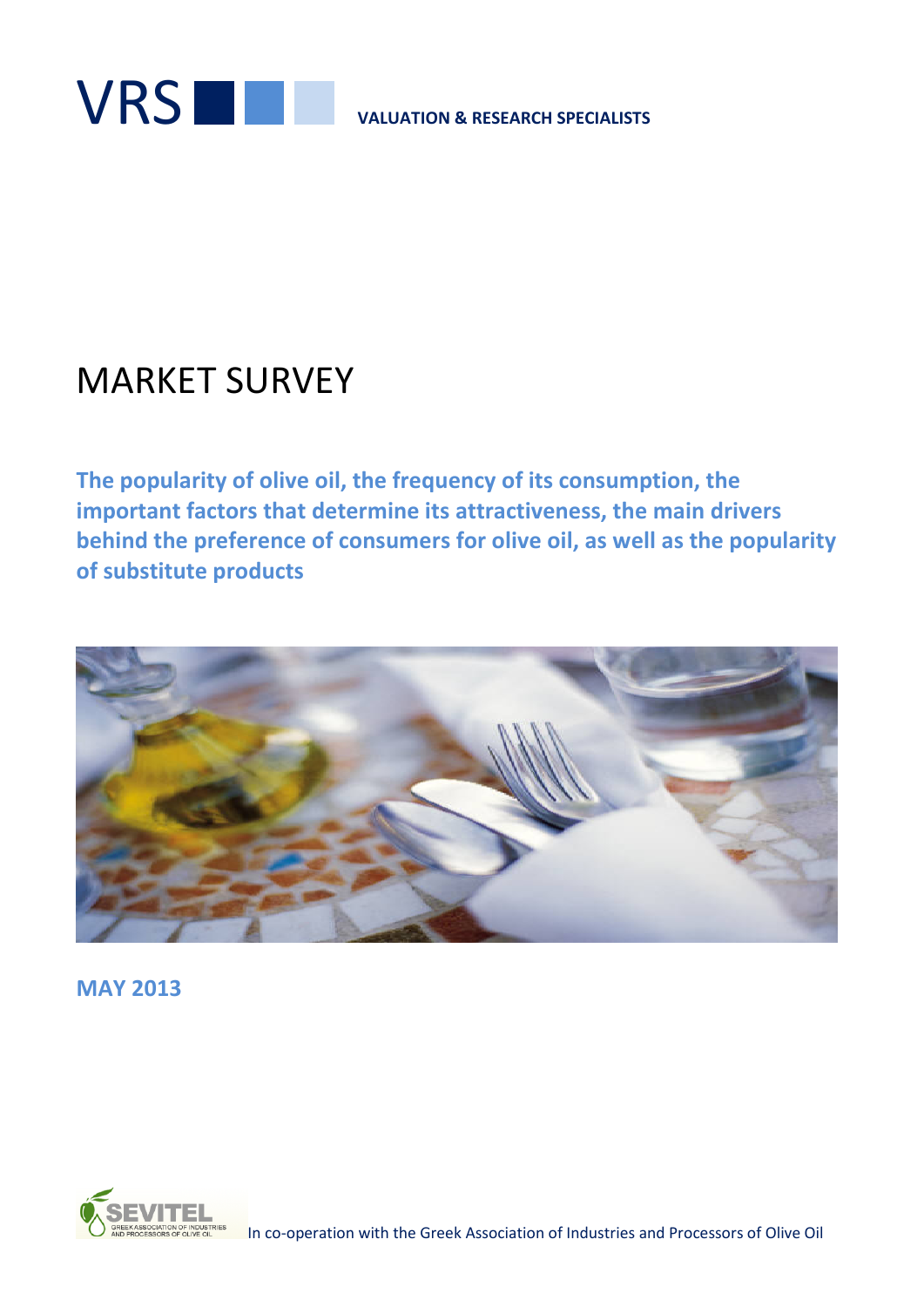This page is intentionally left blank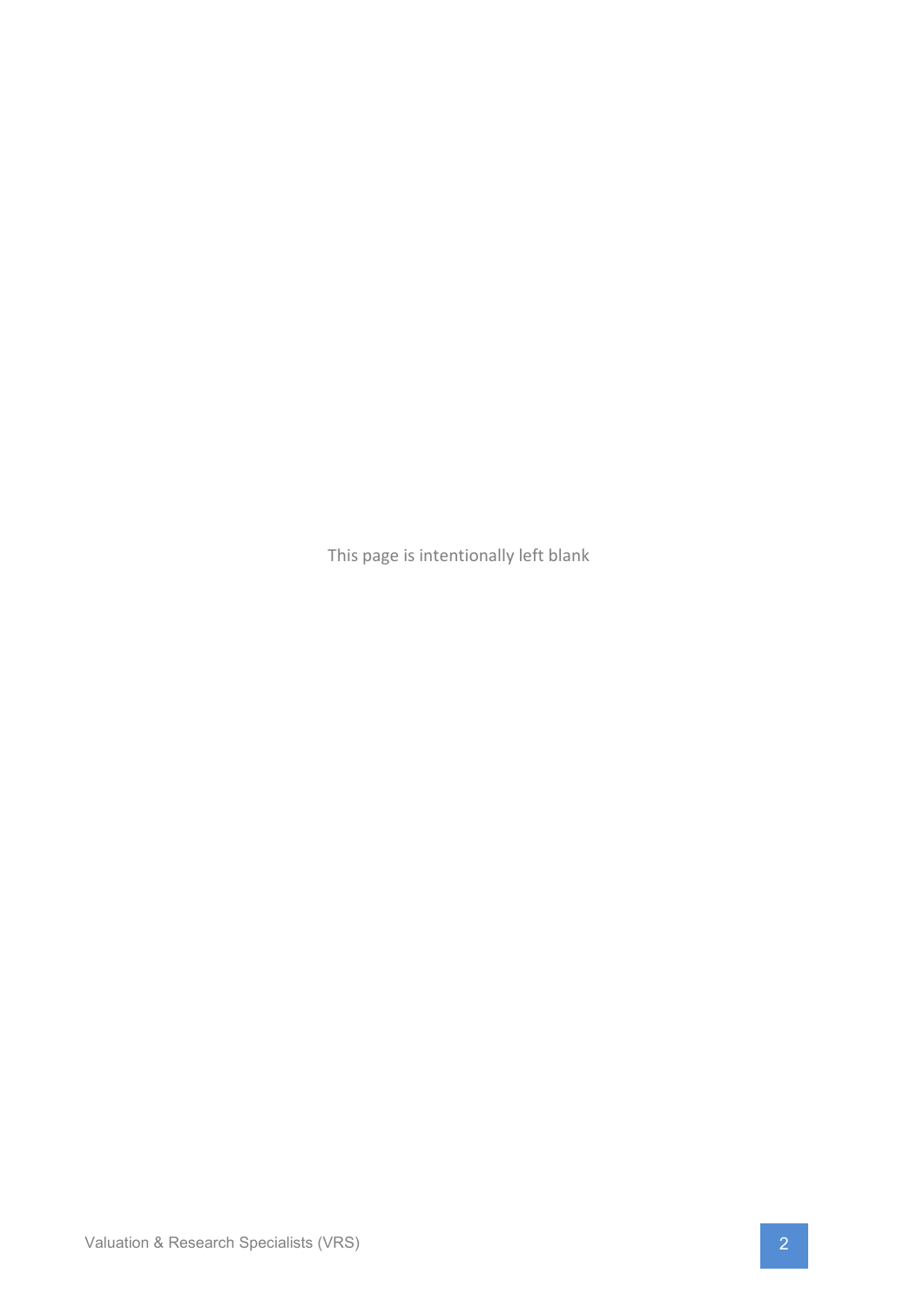## PREPARATION OF THIS SURVEY

**Type of survey:** written online questionnaire

**Date of survey:** 13/02/2013 – 13/04/2013

**Profile of respondents:** importers, distributors, packagers and consumers of olive oil in various countries and in Greece

**Purpose of survey**: to extract conclusions about the popularity of olive oil, the frequency of its consumption, the important factors that determine its attractiveness, the main drivers behind the preference of consumers for olive oil, as well as the popularity of substitute products

**VRS Research Contributors:**  Nicholas Georgiadis Christophoros Makrias Michail Rizos Marianna Sotiriou

**SEVITEL Contributor:**  George Oikonomou

**Please send comments and research contributions to info@valueinvest.gr**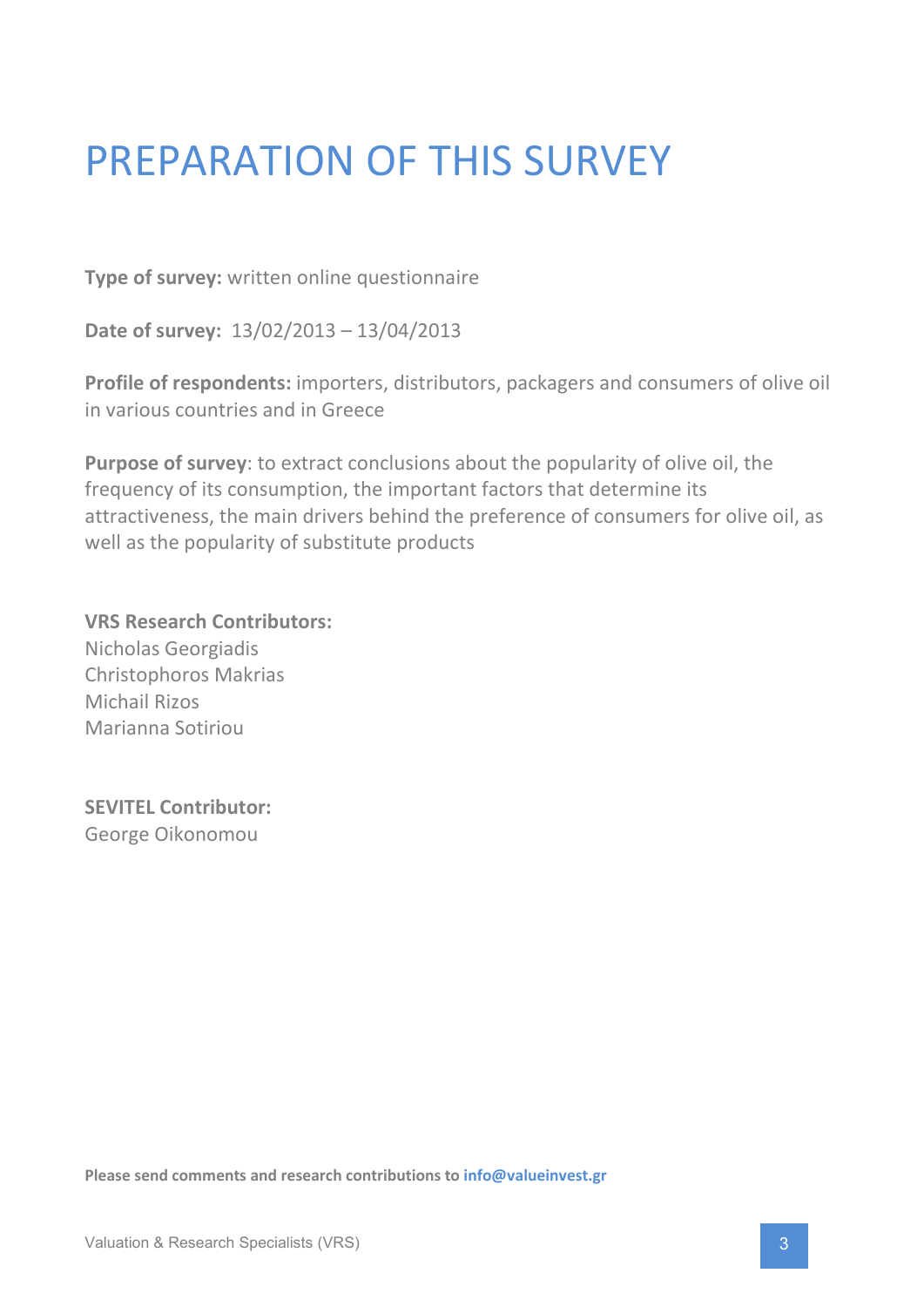This page is intentionally left blank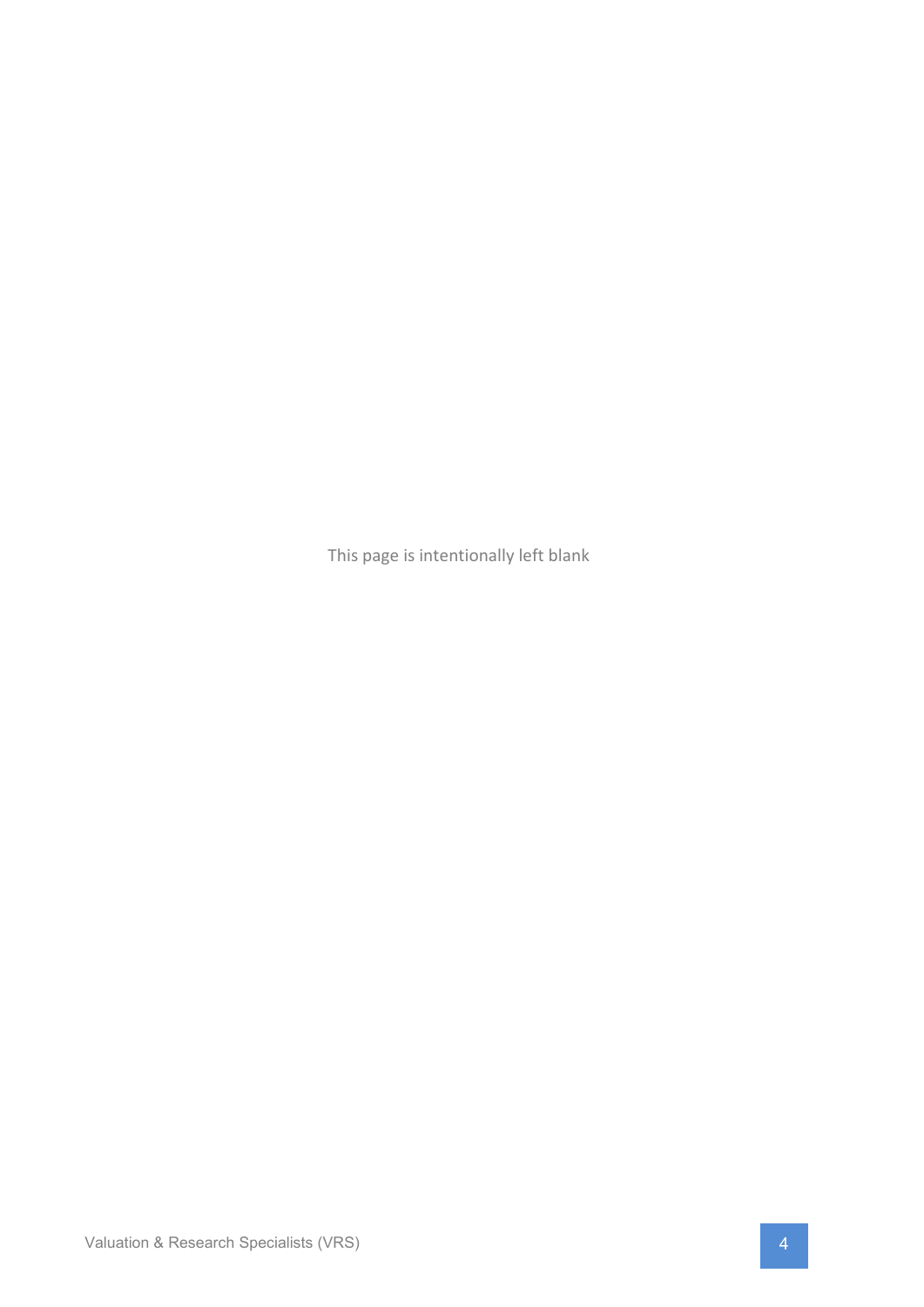### **CONCLUSIONS**

According to the respondents, olive oil maintains its attractiveness as a nutritious and healthful food that is mostly popular as ingredient in salads, in baked foods and in sauces. Supermarkets and producers (through direct purchases) constitute the most popular centers of olive oil retail distribution. Moreover, olive oil is used almost every day by the majority of respondents and most of them are informed about the benefits of the product, namely about olive oil's positive effects on cardiac health, given its high content of monounsaturated and omega-9 fatty acids. Quality and price stand as the primary factors for the preference of olive oil vis-à-vis other vegetable oils and fats, such as butter and margarine. The reasons one would not choose olive oil over other vegetable oils are mainly due to its high price and its heavy taste. Moreover, few respondents consider olive oil non-fattening ingredient, however no explicit conclusions can be made given that the quantity of consumption that leads to weight gain was not specified in the survey. Finally, magazines, newspapers and the TV are the most popular means of olive oil communication/advertisement towards the public, with the majority of this communication affecting positively the consumer.

Note: The survey was conducted by VRS, in cooperation with SEVITEL the Greek Association of Industries and Processors of Olive Oil.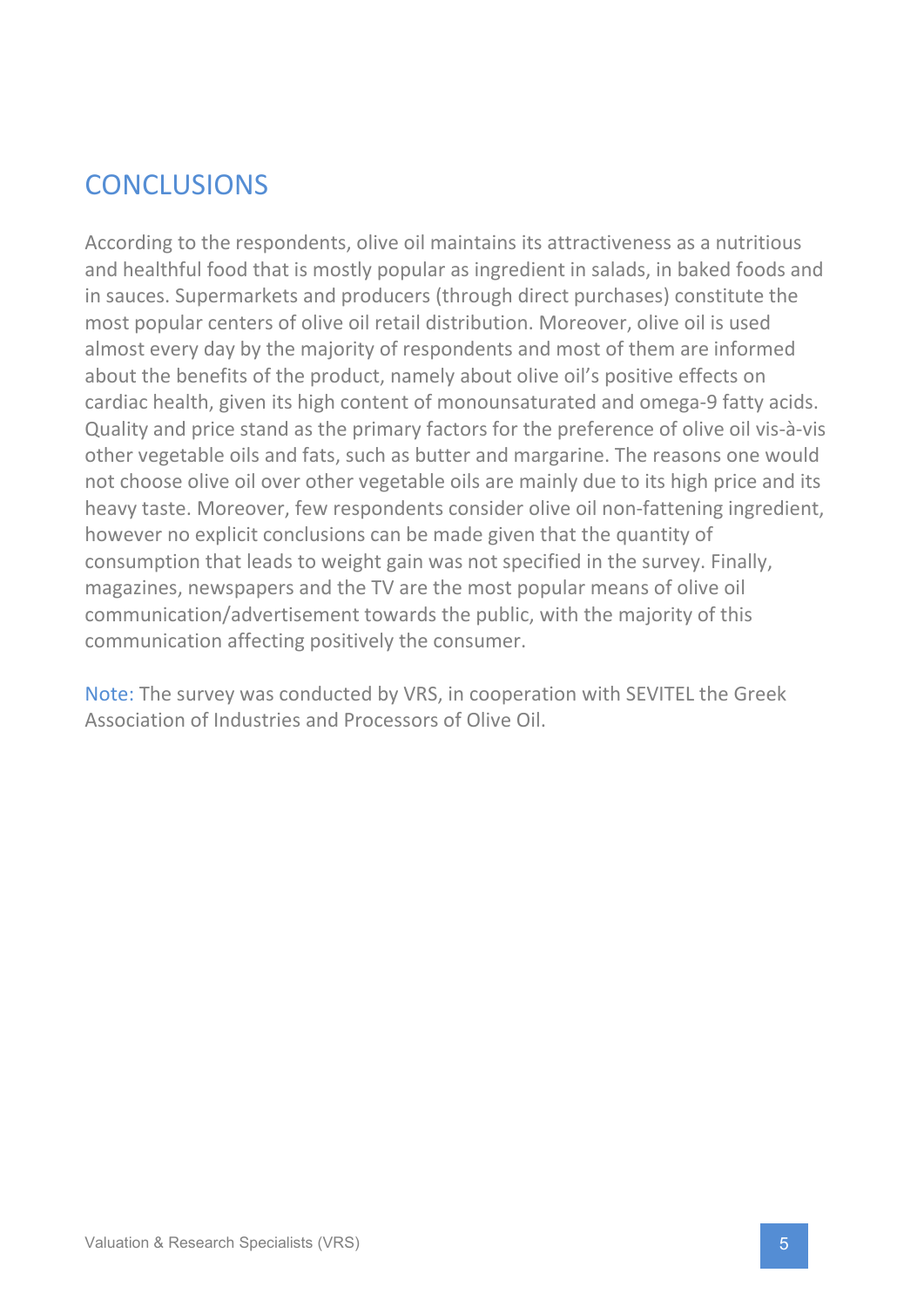### RESULTS

1. The vast majority of the respondents answered that they consumed olive oil, demonstrating the important position and popularity of olive oil in modern and especially Mediterranean diet.

2. More than 98% of the respondents answered that they use olive oil in salads, 95.3% in casserole dishes, 93.6% in oven-baked foods, 92.3% in oily foods, 86.7% in sauces and 54% in other foods. These answers confirm the popularity of olive oil as an important ingredient of salad dressings (either by itself or in combination with other ingredients such as vinegar) and casserole dishes.

3. Supermarkets are the most popular centers of olive oil distribution according to the respondents (41.3%). Producers and relatives follow closely (37.6% and 34.3% respectively). Direct olive oil purchases from acquaintances and oil mills trail by significant margins (12.5% and 9.8% respectively).

4. The frequency of olive oil consumption is heavily concentrated towards very frequent consumption. 90.4% of respondents claimed that they consume olive oil almost every day, 6.9% 2-3 times per week and only 0.7% responded that they consumed it almost every fifteen days.

5. 95.6% of respondents answered that they are cognizant of the benefits of olive oil, whereas 2.9% implied that they needed more information regarding these benefits.

6. 94.75%, 4.75% and 0.5% of respondents hold "very good", "good" and "mediocre" opinions regarding olive oil, indicating that olive oil brand has very good reputation among respondents.

7. Quality stands as the most important factor for the selection of certain olive oil brands (94%). Price (41.5%), packaging/bottling (12.5%) and advertisement method (2.7%) trail by significant margins.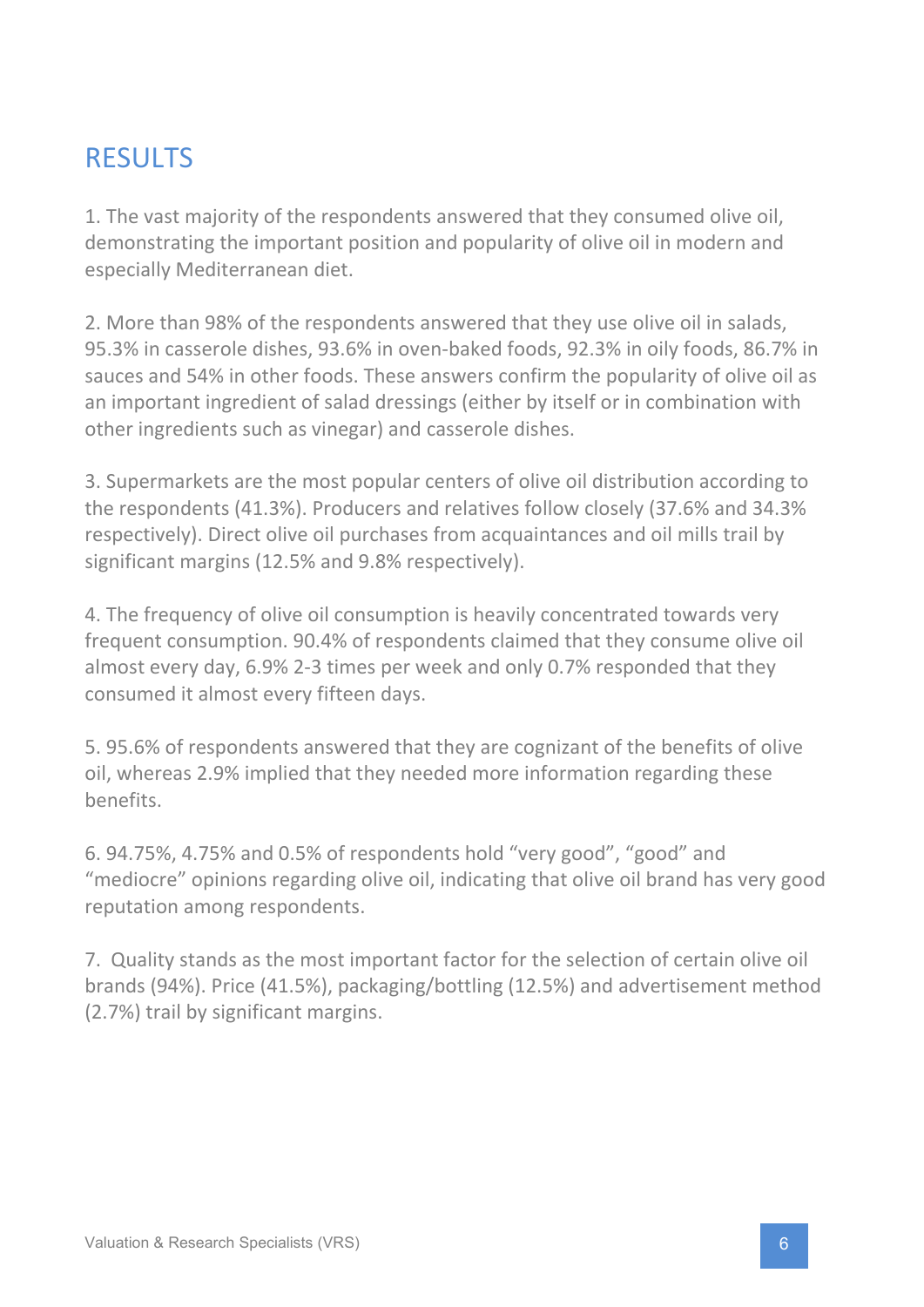### RESULTS (continued)

8. Other vegetable oils that are used by the respondents are butter (50%), margarine (35%), sunflower oil (21.8%) and corn oil (19.6%).

9. The main benefits of olive oil according to the respondents are the following: health benefits (90.1%), better taste (62.6%), heart benefits (58.2%), pureness/no preservatives (52.8%), nutritiousness (49.1%). On the other hand, few respondents consider that olive oil does not lead to weight gain (6.1%).

10. As for whether there are any reasons for which one chooses not to use olive oil, most respondents replied that they may not consider preferring olive oil to other products because the former is an expensive product (42% of those who chose to reply to this question). The second most important reason is "heavy taste" (29%) followed by other reasons (15.9%), "difficulty to find the product" (8.6%) and the fact that other family members dislike the product (4.3%).

11. As to whether the respondents have recently watched or read any advertising campaign / announcement regarding olive oil, 43.9% of the respondents have located advertisements in magazines / newspapers, 31.2% on TV, 20.6% in specialized (esp. medical) magazines, 10% in shops that sell olive oil / supermarkets, 9.8% from doctors and 6.8% on the radio.

12. The communication one has watched or heard regarding olive oil affected him/her positively (82.4%), neutrally (16.5%) and negatively (1.1%).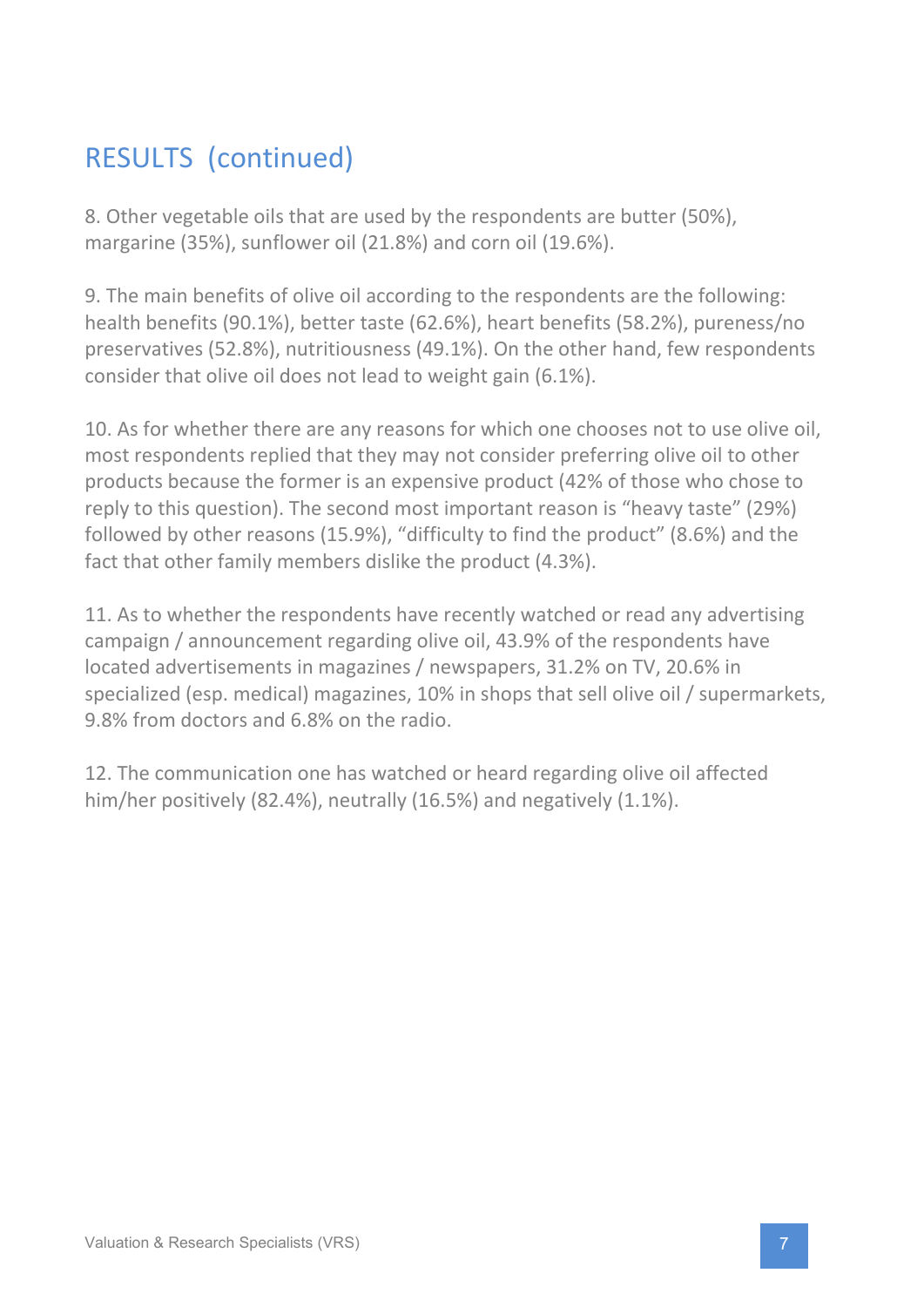### RESULTS WITH GRAPHS



FIGURE 2: If YES, in what circumstances?



| In salads           | 401 |
|---------------------|-----|
| In casserole dishes | 388 |
| In sauces           | 353 |
| In oily foods       | 378 |
| In oven-baked foods | 381 |
| In other foods      | 220 |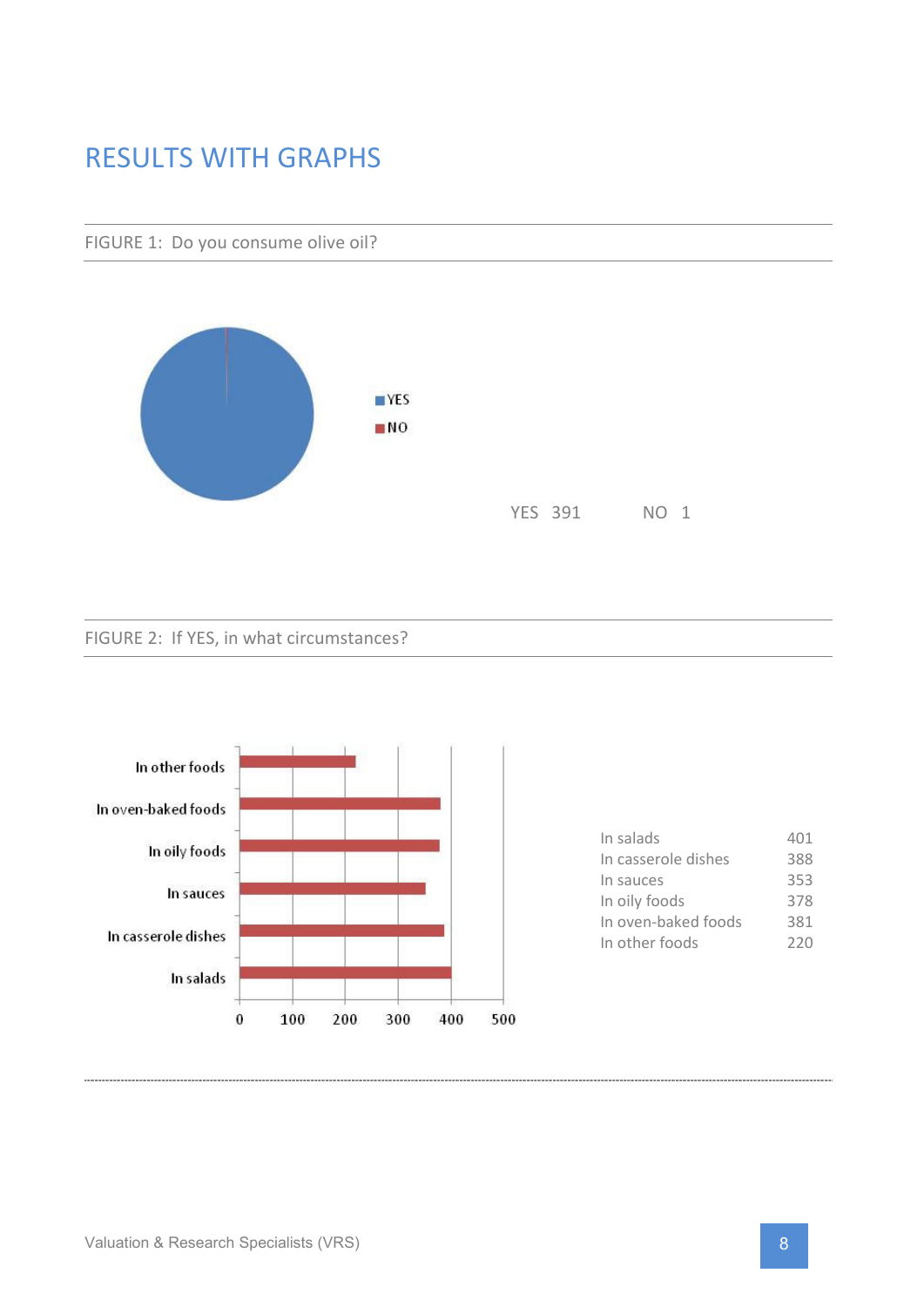

| From oil mills     | 40  |
|--------------------|-----|
| From producers     | 153 |
| From relatives     | 140 |
| From acquaintances | 51  |
| From supermarkets  | 168 |

### FIGURE 4: How often do you consume olive oil?

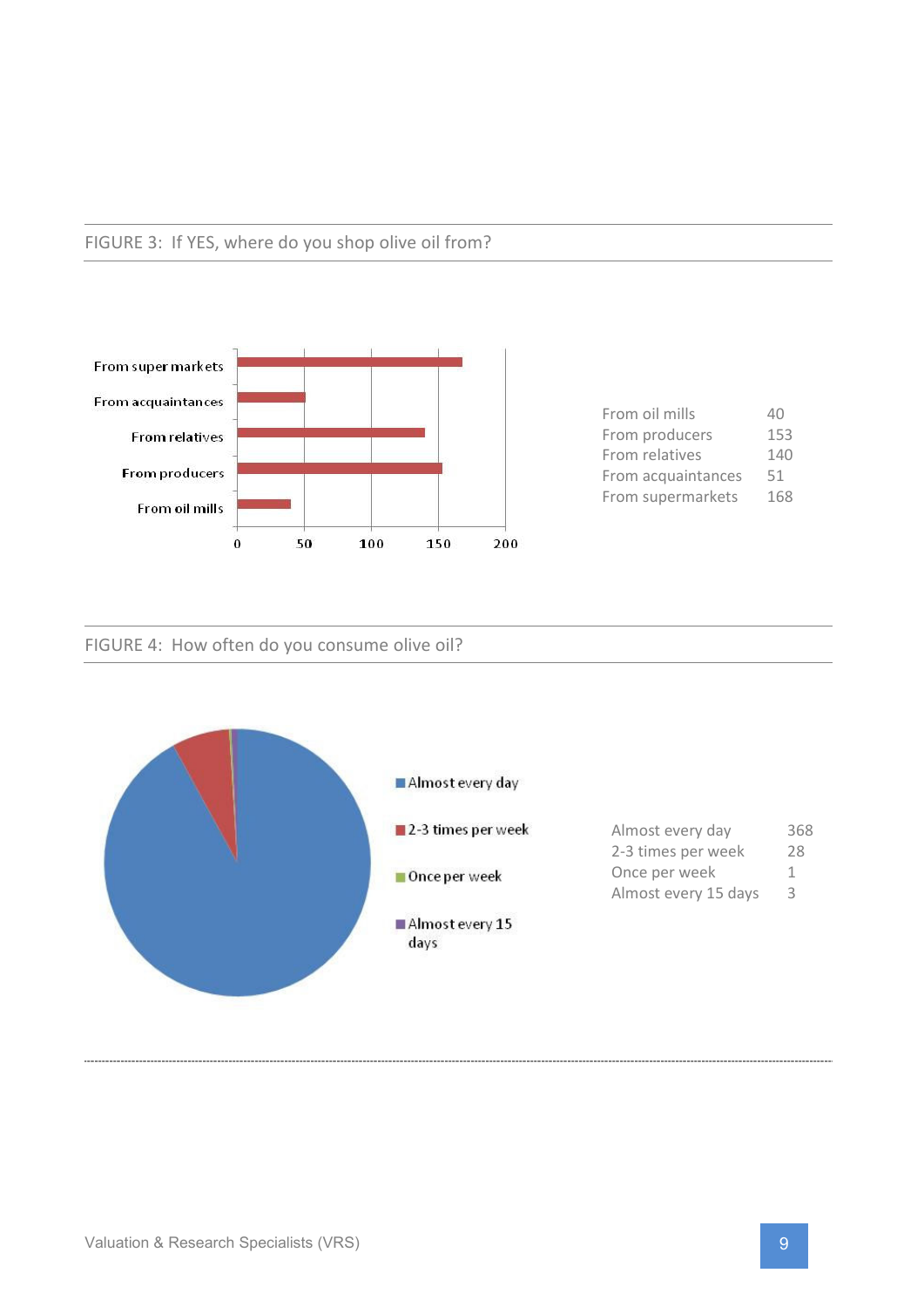

FIGURE 6: What is your opinion about olive oil?

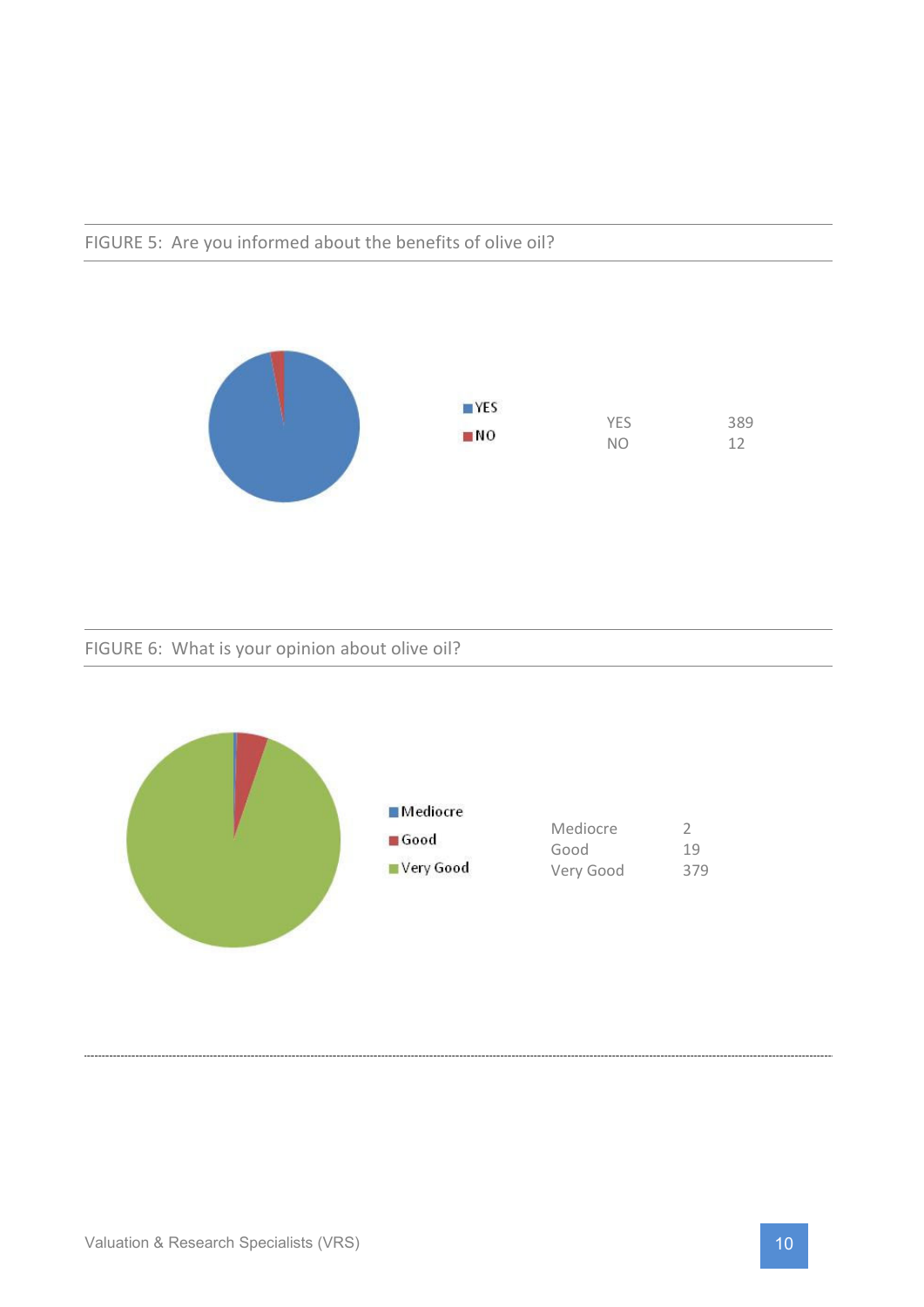

| Quality   | 383 |
|-----------|-----|
| Price     | 169 |
| Packaging | 51  |
| Ad        | 11  |

### FIGURE 8: What other vegetable oils and fats do you use at home?



| Corn oil      | 80  |
|---------------|-----|
| Butter        | 204 |
| Sunflower oil | 89  |
| Margarine     | 143 |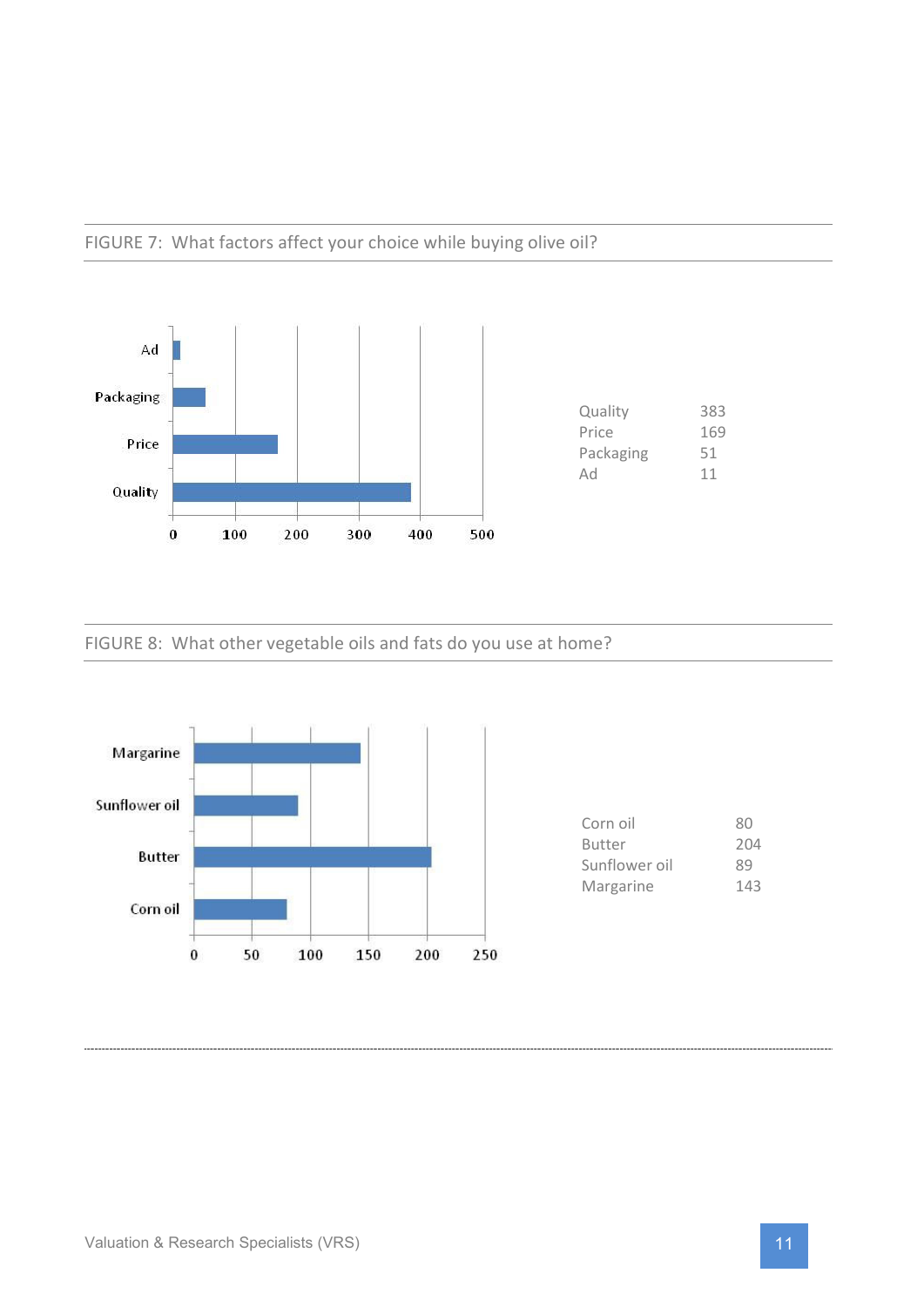

| Delicious / better taste     | 255 |
|------------------------------|-----|
| Healthier                    | 367 |
| More nutritious              | 200 |
| Pure, no preservatives       | 215 |
| Better for the heart         | 237 |
| Does not lead to weight gain | 25  |

FIGURE 10: Are there any reasons for which you chose or would choose not to use olive oil?



| gh to find                   | h  |
|------------------------------|----|
| vy taste                     | 20 |
| er family members dislike it | 3  |
| ensive product               | つり |
| er reasons                   | 11 |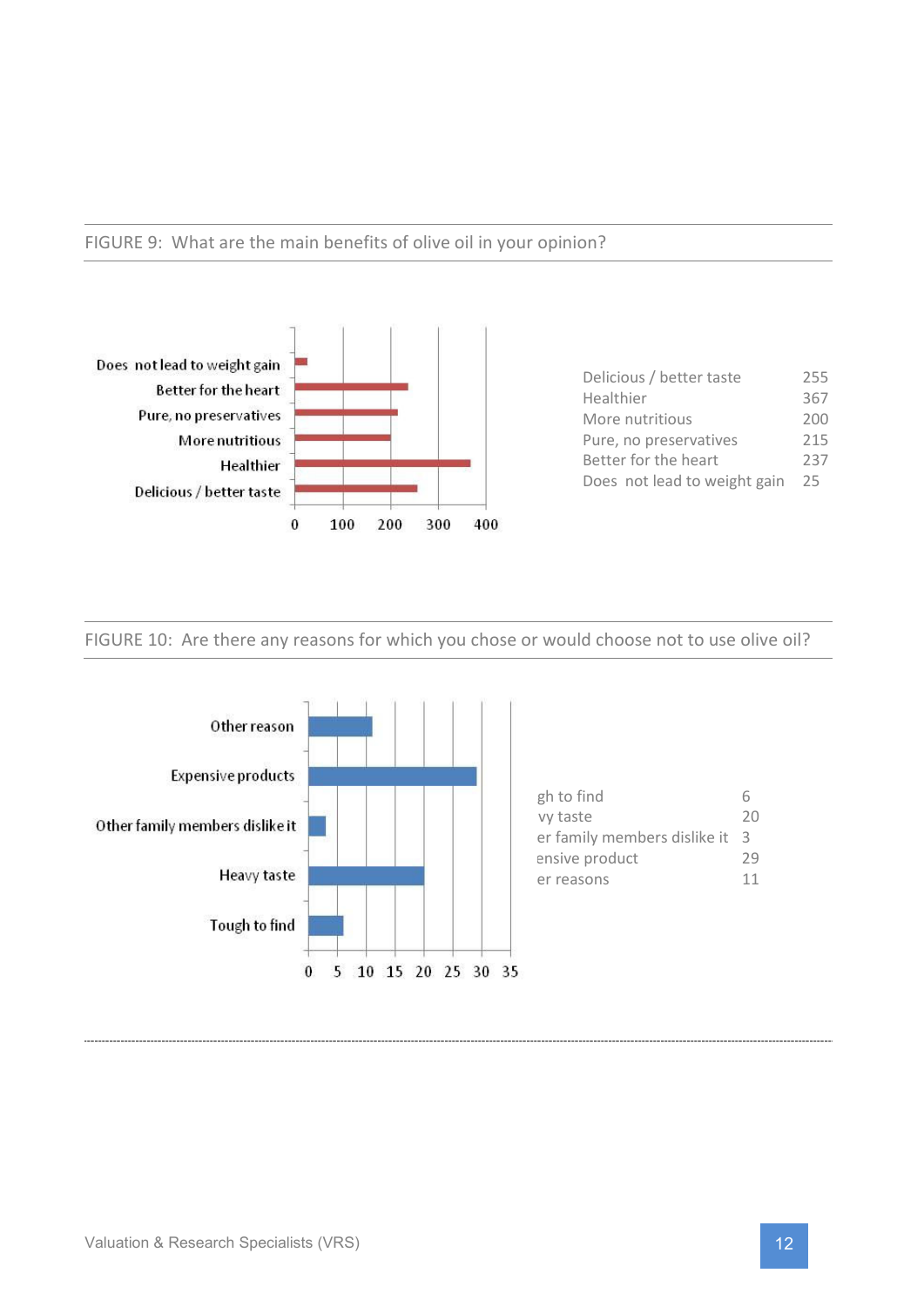#### FIGURE 11: Have you watched any advertising campaign or read any announcement regarding olive oil recently?



| On TV                                 | 127 |
|---------------------------------------|-----|
| On the radio                          | 28  |
| In magazines / newspapers             | 179 |
| In specialized magazines (medical) 84 |     |
| In shops selling olive oil            |     |
| / super markets                       | 41  |
| From doctors                          | 40  |
| From others                           | 77  |
|                                       |     |

FIGURE 12: The communication you watched or heard regarding olive oil affects you...

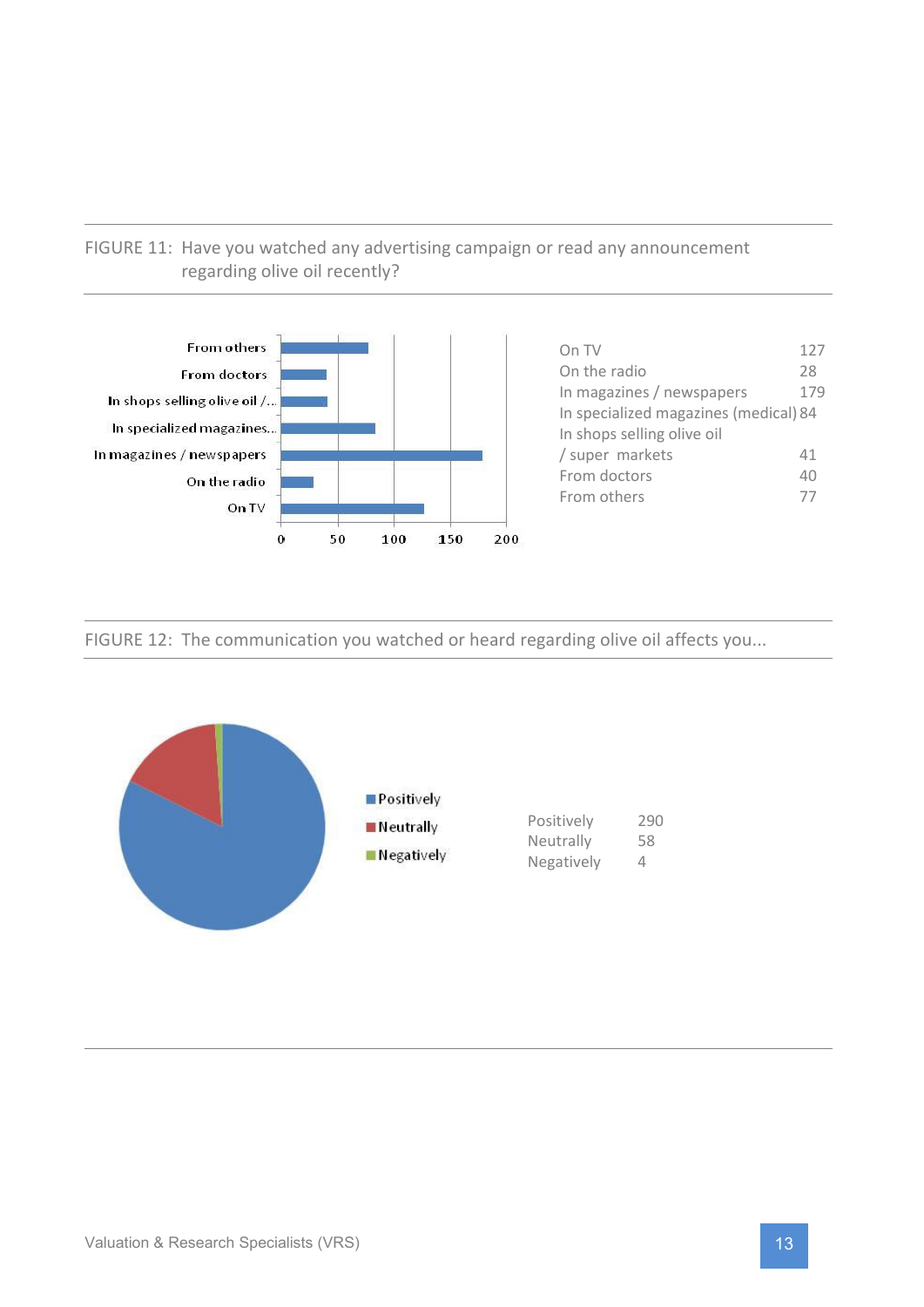This page is intentionally left blank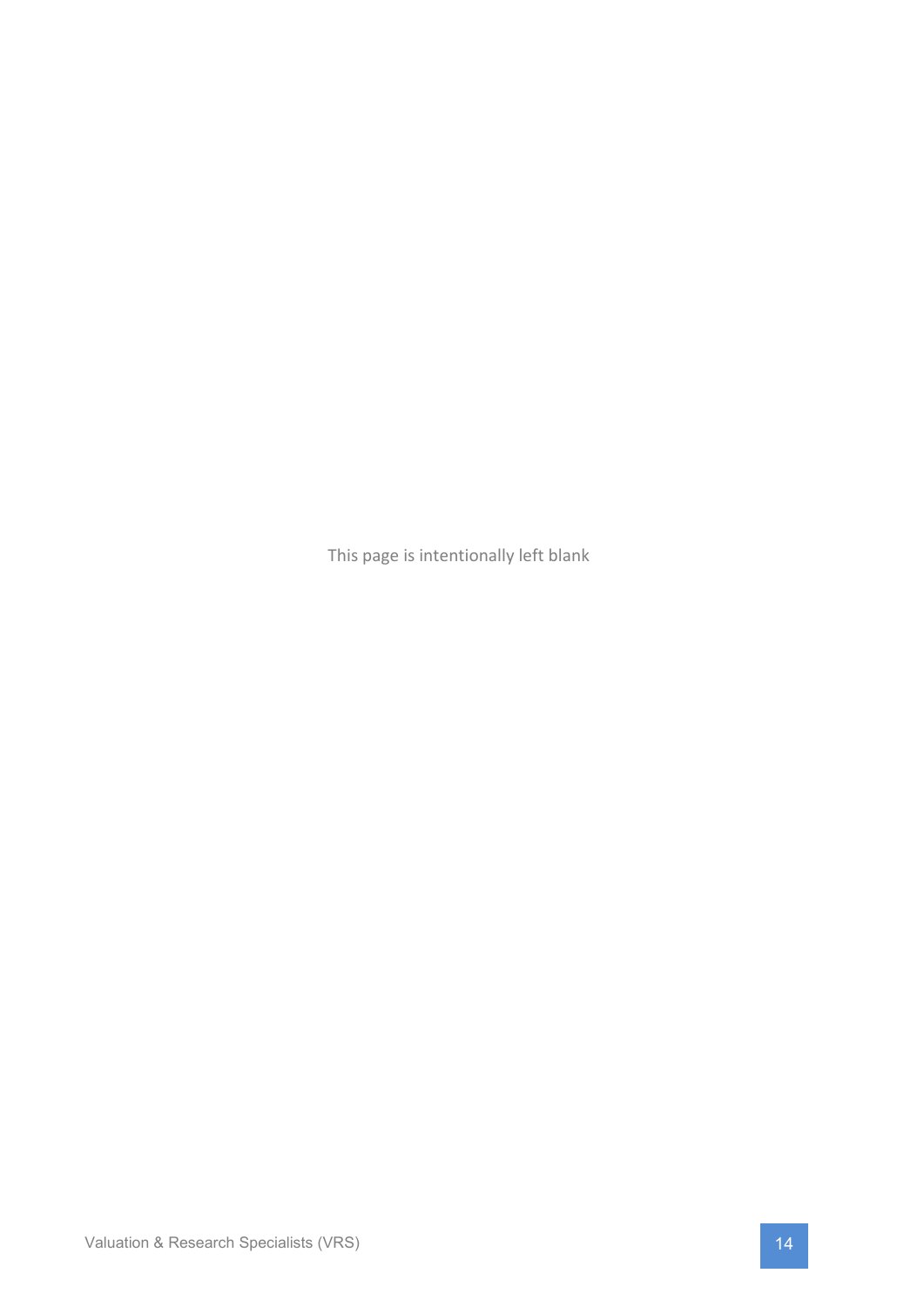# EXTENSION TO THIS SURVEY

**Type of Survey:** written online questionnaire

**Profile of respondents:** importers, distributors, packagers and consumers of olive oil in various countries and in Greece.

**Purpose of survey:** to extract conclusions about the popularity of olive oil, the frequency of its consumption, the important factors that determine its attractiveness, the main drivers behind the preference of consumers for olive oil, as well as the popularity of substitute products.

**Conclusions:** According to the respondents, olive oil maintains its attractiveness as a nutritious and healthful food that is mostly popular as ingredient in raw and baked salads, in vegetable dishes, as well as in sauces. The vast majority of the respondents use it almost every day. Greece, Italy and Spain are the most popular olive-oil producing countries and Greek olive oil is the preferred one among olive oils of other origin. Most respondents prefer olive oil because of its health benefits and its taste. Magazines, newspapers, supermarkets and TV are the most popular channels of olive oil communication/advertisement towards the public and most of the respondents maintain a positive stance towards this communication.

**Note:** The survey was conducted by VRS, in cooperation with SEVITEL the Greek Association of Industries and Processors of Olive Oil.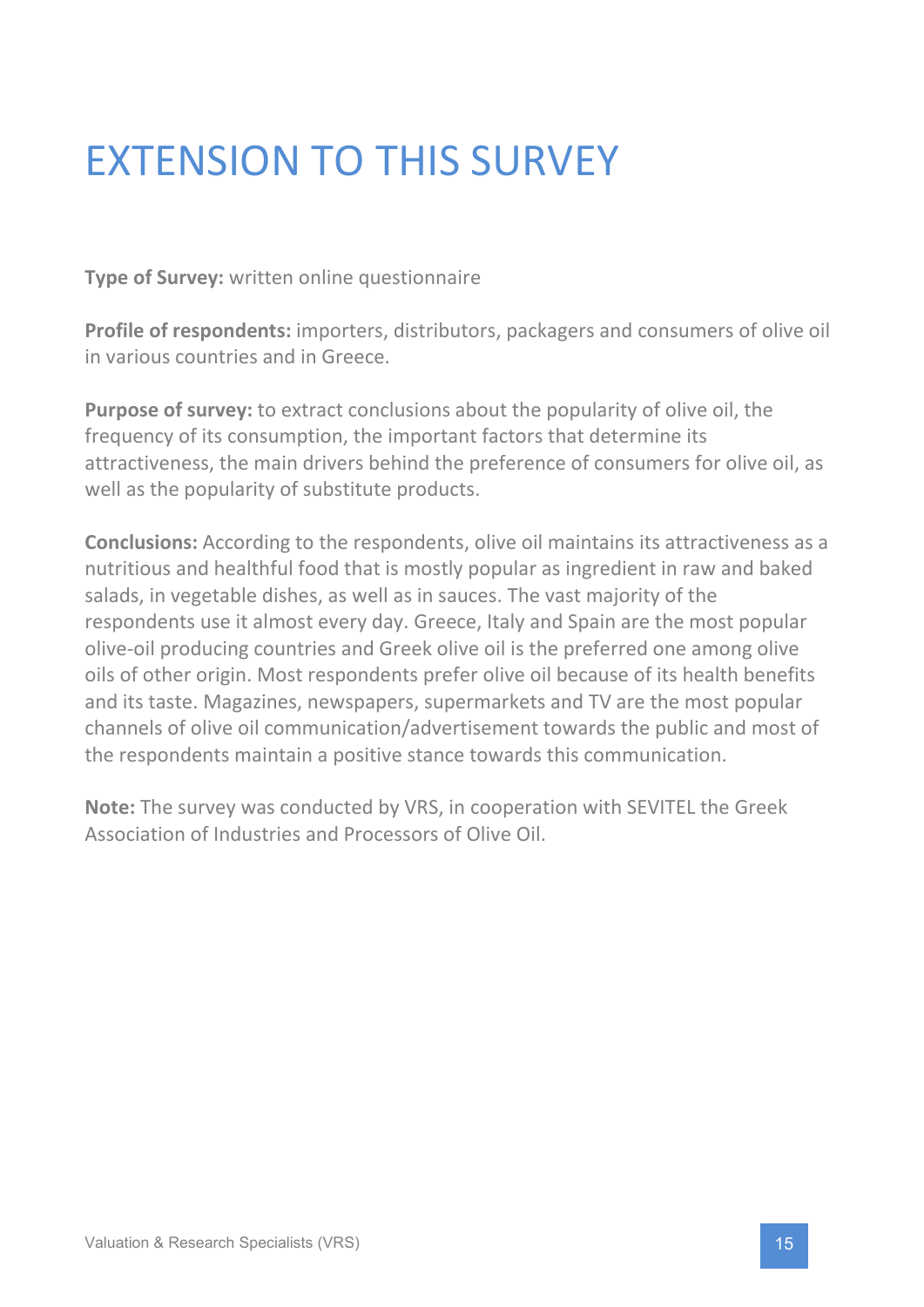### RESULTS

1. Olive oil has primacy over other vegetable oils in terms of most frequent use in cooking. Sunflower, margarine and corn oil trail olive oil by significant margins.

2. The overwhelming majority of respondents use olive oil in cooking. 98% of the respondents answered that they use olive oil for cooking purposes.

3. 90% of the respondents use olive oil in cooking almost every day. 8% use 2-3 times per week and 3% once a week.

4. Respondents use olive oil in various contexts. Slightly more prevalent is the use of olive oil in raw salads as dressing, as well as in vegetable dishes, cooked salads and legumes.

5. The most popular country that produces olive oil according to the respondents is Greece, although the largest oil olive producers in the world are Spain and Italy.

6. 74% of respondents use Greek olive oil, versus 19% and 5% who prefer to use Spanish and Italian respectively.

7. The health and nutritional benefits of olive oil seem to be well-known to the majority of respondents (58% of the answers involved olive oil's health, nutritional and cardiac benefits). Moreover, a significant portion of respondents (83% of respondents) answered that they prefer olive oil for its better taste.

8. The trend in terms of the reasons why one decides not to use olive oil is not apparent, since most of the respondents chose not to answer this question, given they use olive oil frequently.

9. Half of the respondents (21/42) answered that the advertising campaigns they watched regarding olive oil came from magazines/newspapers. 28.57% of respondents answered that they watched advertising campaigns from stores where olive oil is sold/supermarkets, whereas 23.18% of the respondents answered that they got the information on the health benefits of olive oil from doctors.

10. Most respondents maintain positive stance towards olive oil campaigns they have watched or read about.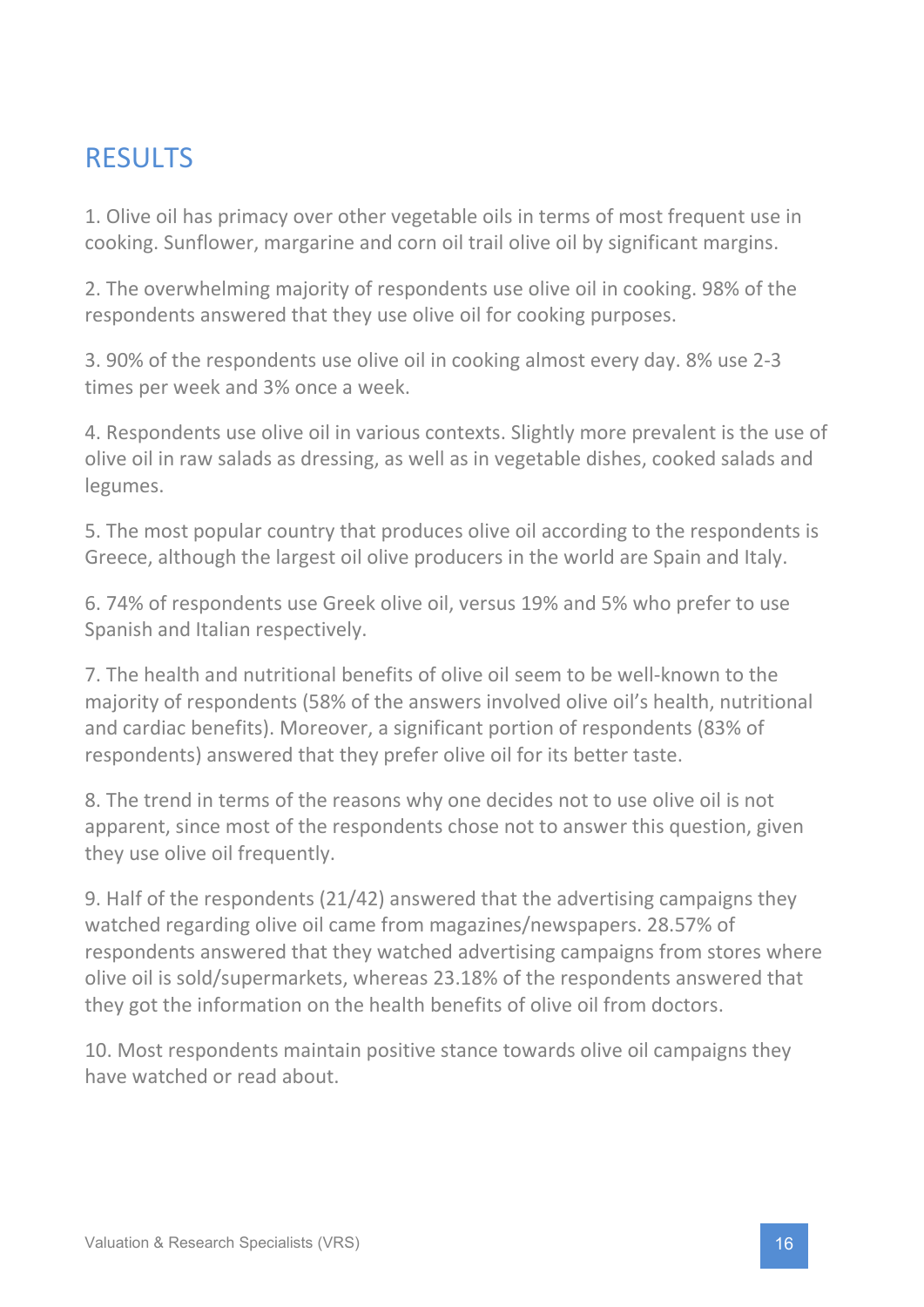### RESULTS WITH GRAPHS

FIGURE 1



| Corn oil      | 3  | 6%  |
|---------------|----|-----|
| Sunflower oil | 4  | 8%  |
| Olive oil     | 40 | 80% |
| Margarine     | 3  | 6%  |

#### FIGURE 2

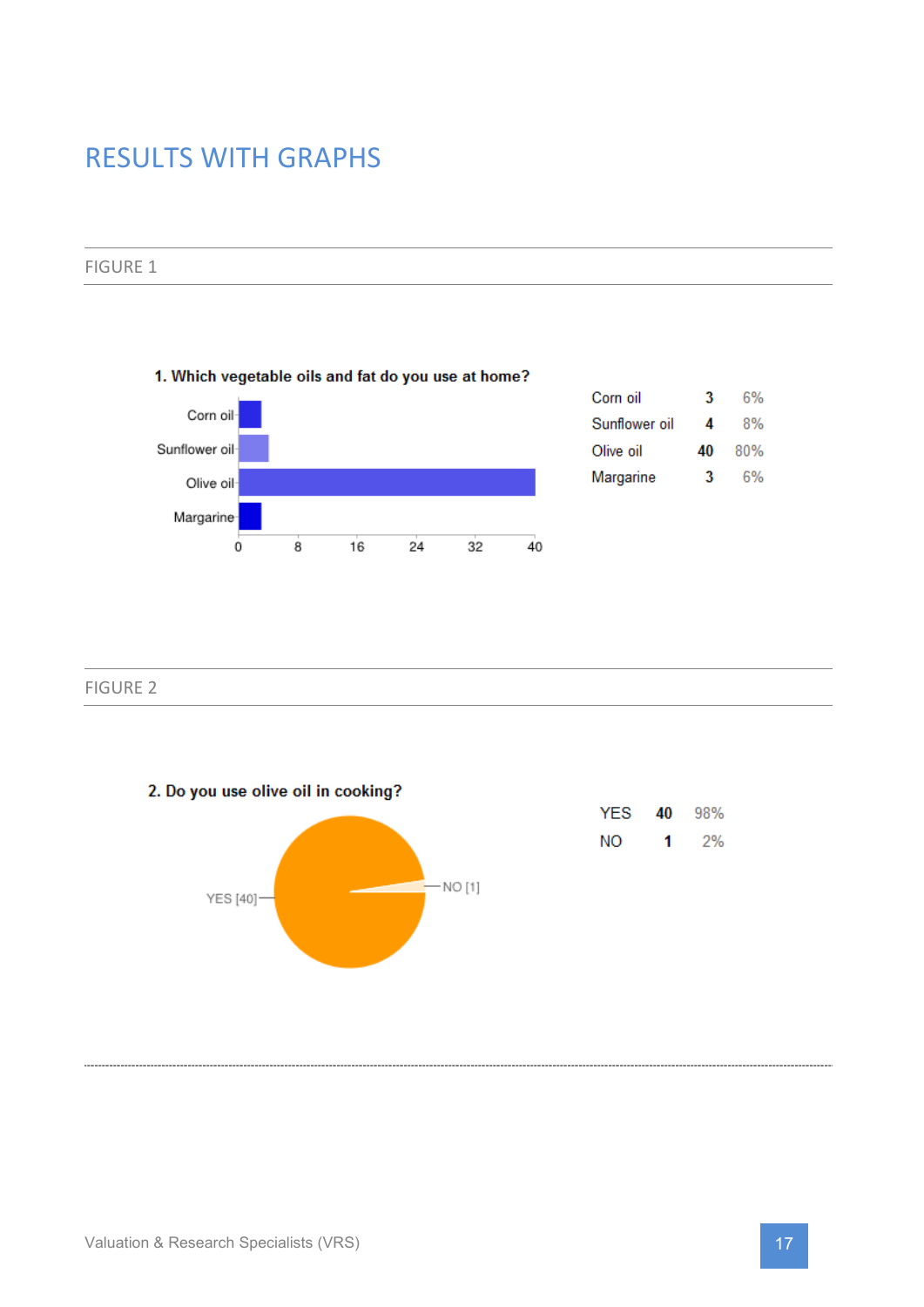#### FIGURE 3



| Almost every day     | 36 | .90%  |
|----------------------|----|-------|
| 2-3 times a week     | з  | 8%    |
| Once a week          | 1  | 3%    |
| Almost every 15 days | 0  | $0\%$ |

#### FIGURE 4



| In raw salads       | 40 | 15% |
|---------------------|----|-----|
| In cooked salads    | 34 | 13% |
| In vegetable dishes | 38 | 14% |
| In legumes          | 34 | 13% |
| In stews            | 33 | 12% |
| In roast            | 31 | 11% |
| In sauces           | 31 | 11% |
| In other food       | 29 | 11% |
|                     |    |     |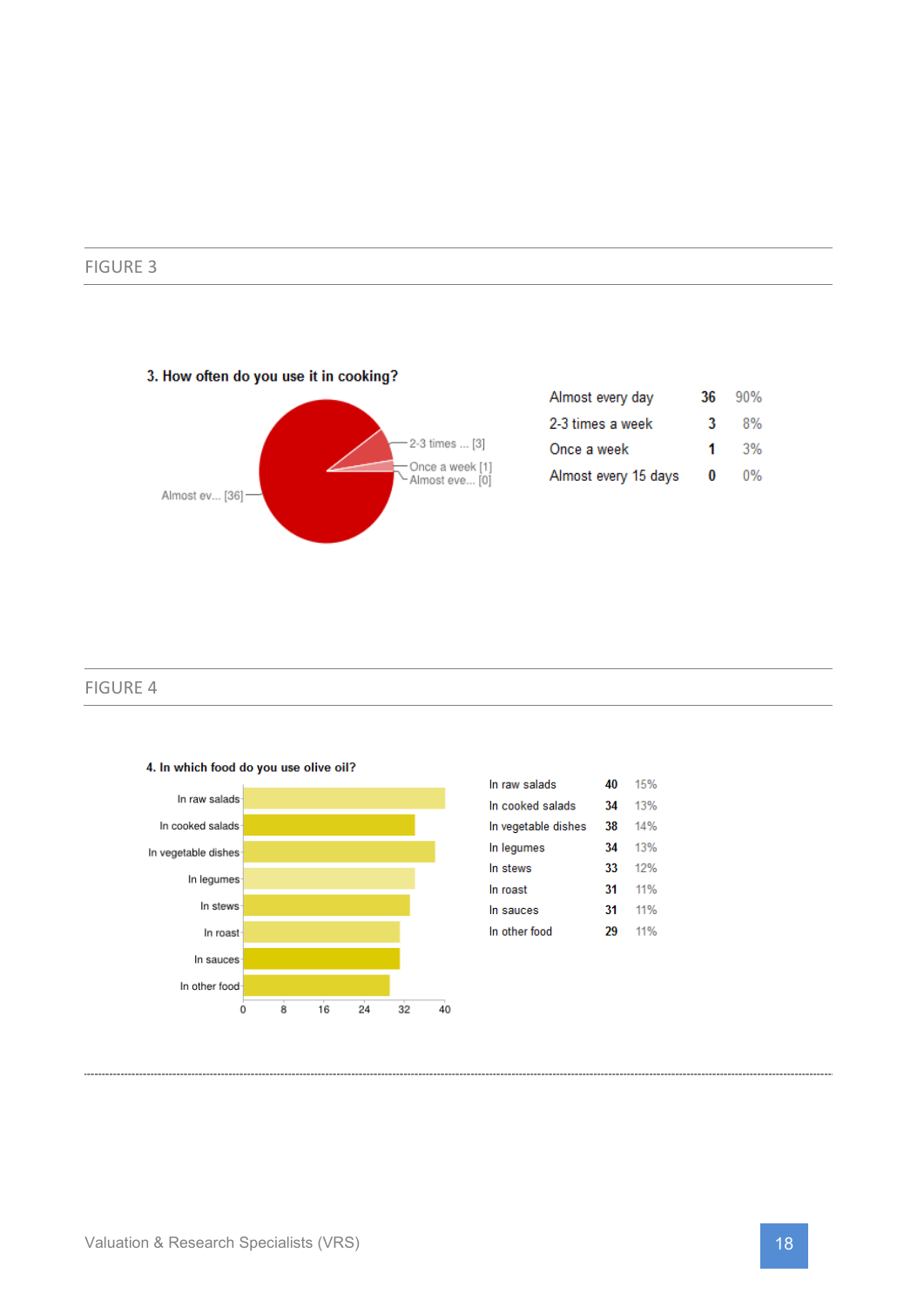



#### 5. Which countries that produce olive oil are you aware of?

#### FIGURE 6



| Spain    | 8  | 19%   |
|----------|----|-------|
| Italy    | 2  | 5%    |
| Greece   | 32 | 74%   |
| Portugal | 0  | $0\%$ |
| France   | 1  | 2%    |
|          |    |       |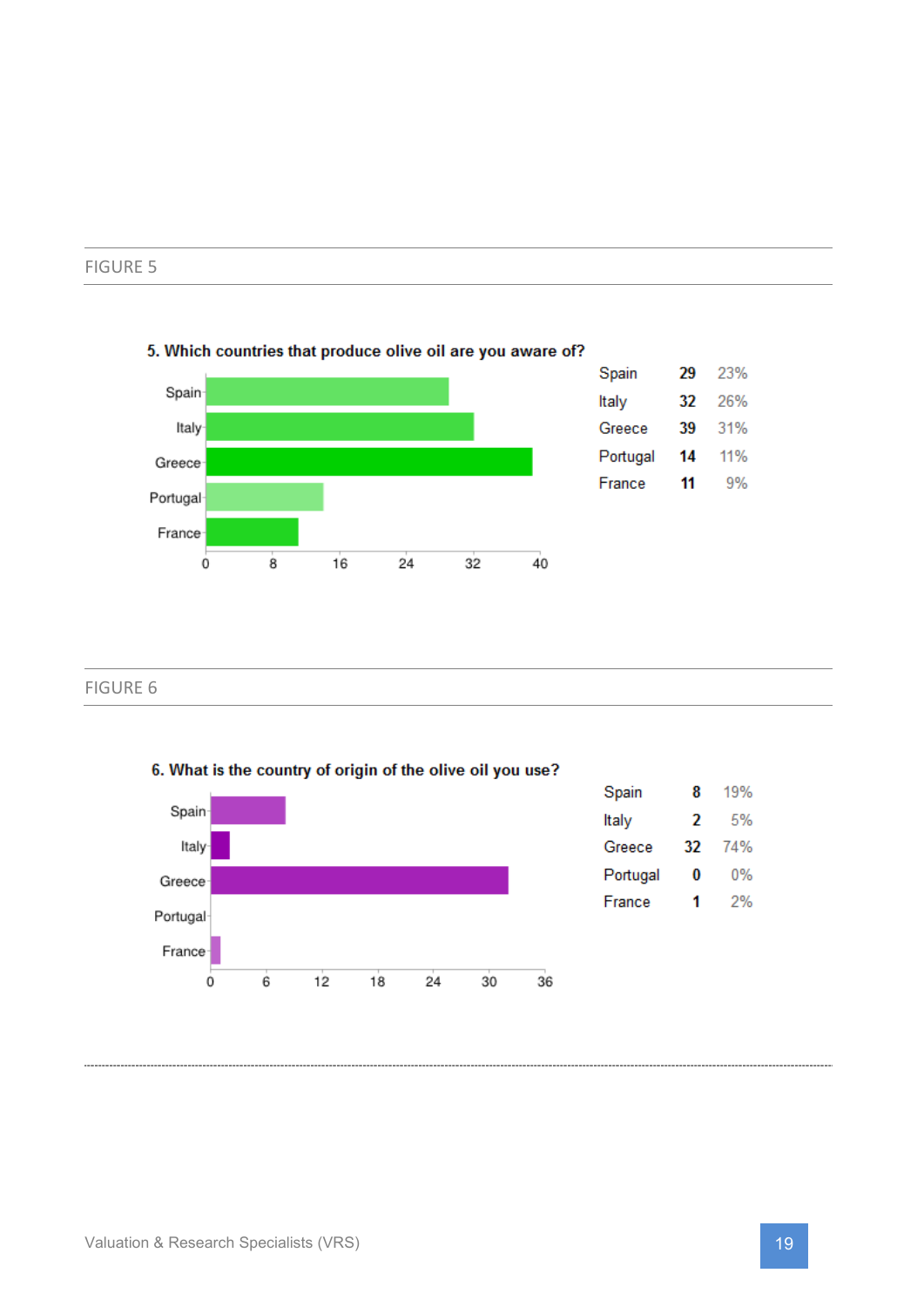#### FIGURE 7

#### 7. Which benefits of olive oil are you aware of?



| Delicious / better taste | 35. | - 20% |
|--------------------------|-----|-------|
| Healthier                | 37  | 22%   |
| <b>Nutritious</b>        | 30  | 17%   |
| Pure, no preservatives   | 26  | 15%   |
| Better for the heart     | 33  | 19%   |
| Non fattening            | 7   | 4%    |
| Other                    | 4   | 2%    |

FIGURE 8

#### 8. What are the reasons why you have chosen not to use olive oil?



| Difficult to find                               |    | $1 - 10\%$   |
|-------------------------------------------------|----|--------------|
| Heavy taste                                     |    | $1 - 10\%$   |
| Other members in my family do not like it 1 10% |    |              |
| <b>Expensive product</b>                        |    | $2^{0.20\%}$ |
| Other                                           | 5. | 50%          |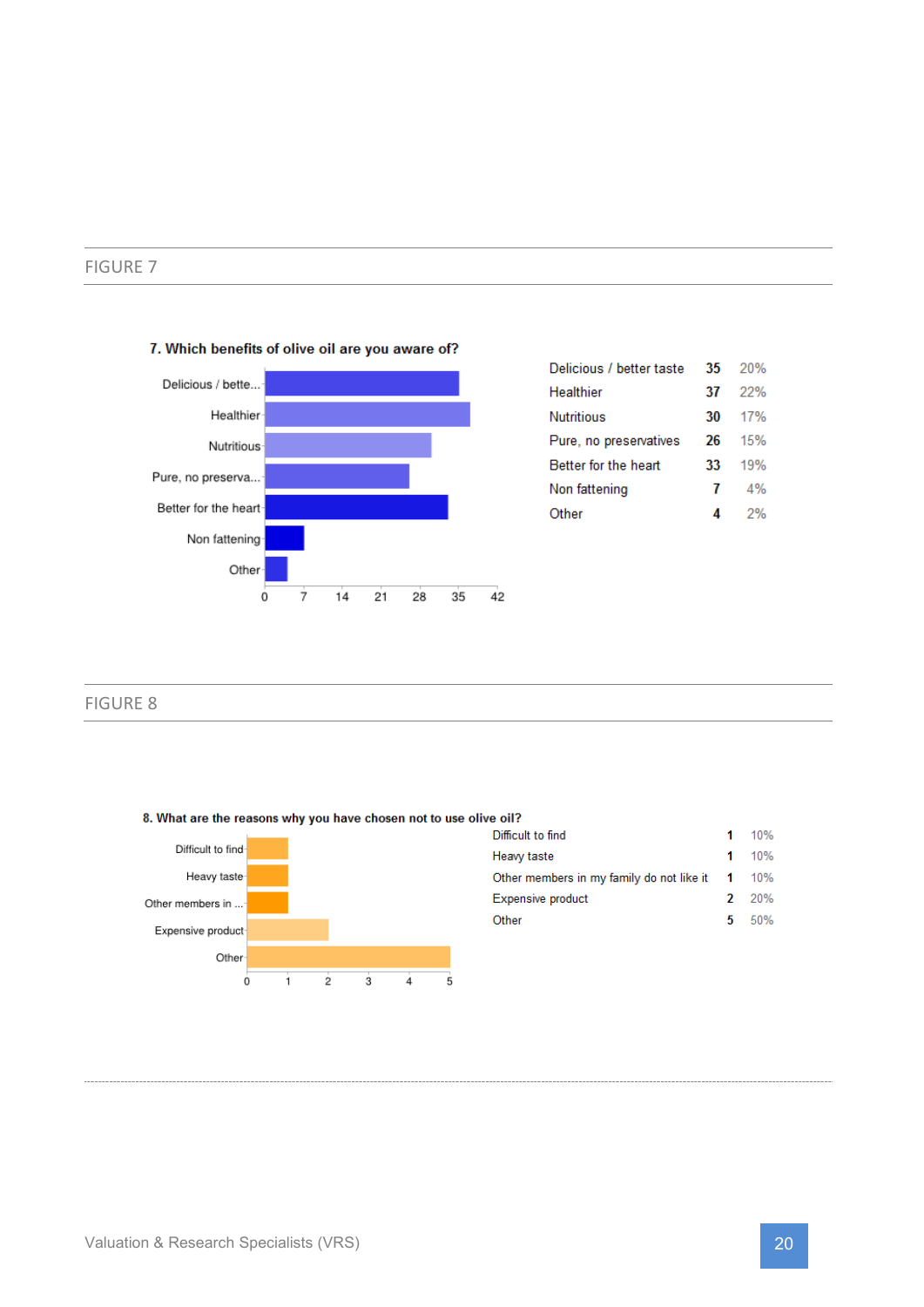#### FIGURE 9



| On TV                                            | 10 | 14%           |  |  |
|--------------------------------------------------|----|---------------|--|--|
| On the radio                                     |    | $2^{3\%}$     |  |  |
| In magazines / newspapers                        | 21 | 29%           |  |  |
| In special issues (e.g. medical)                 | 9  | 12%           |  |  |
| In stores where olive oil is sold / supermarkets |    | <b>12</b> 16% |  |  |
| From doctors                                     | 10 | 14%           |  |  |
| From other people                                | 9  | 12%           |  |  |
|                                                  |    |               |  |  |

#### FIGURE 10

#### 10. What is your feeling towards the campaigns you have watched or read about? Positive  $27$ 82% 6 18% Neutral Neutral [6]  $0%$ Negative  $\bf{0}$ Negative [0] Positive [27]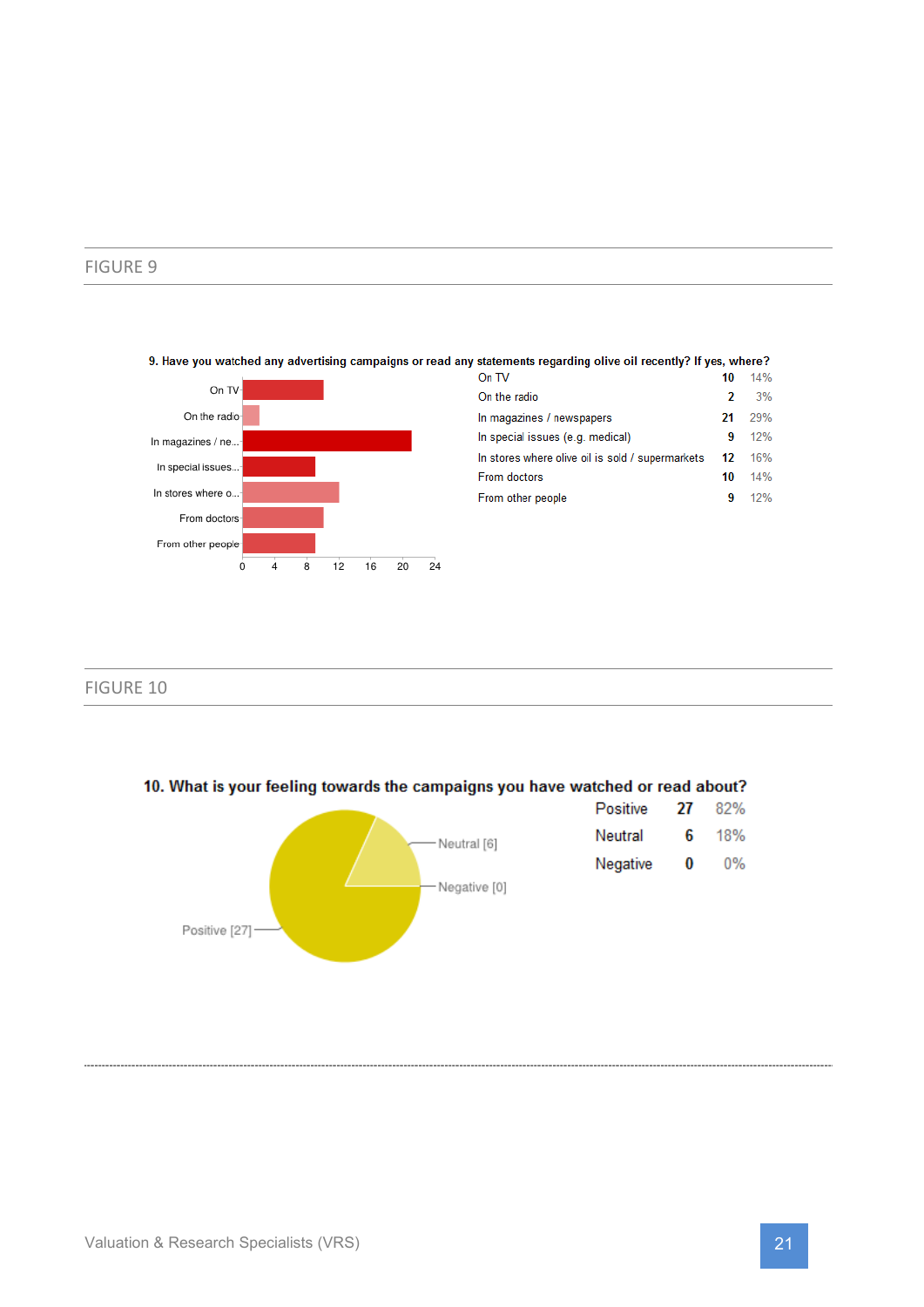### CONSUMERS' RESEARCH QUESTIONNAIRE

In countries other than Greece & Cyprus

1. Which vegetable oils and fat do you use at home?

| Corn oil      |  |
|---------------|--|
| Sunflower oil |  |
| Olive oil     |  |
| Margarine     |  |

2. Do you use olive oil in cooking? YES PLEASE GO QUESTION 3 NO PLEASE GO QUESTION 9

3. Do you use it as a basic ingredient of your diet every day or occasionally? Basic ingredient 1 Occasionally 2

4. How often do you use it in cooking? Almost every day 1 2-3 times a week 2 Once a week 3 Almost every 15 days 4

5. In which food do you use olive oil?

- In raw salads In cooked salads In vegetable dishes In legumes In stews In roast In sauces In other food
- 6. Which countries that produce olive oil are you aware of?
- Spain
- Italy
- **Greece**
- Portugal
- France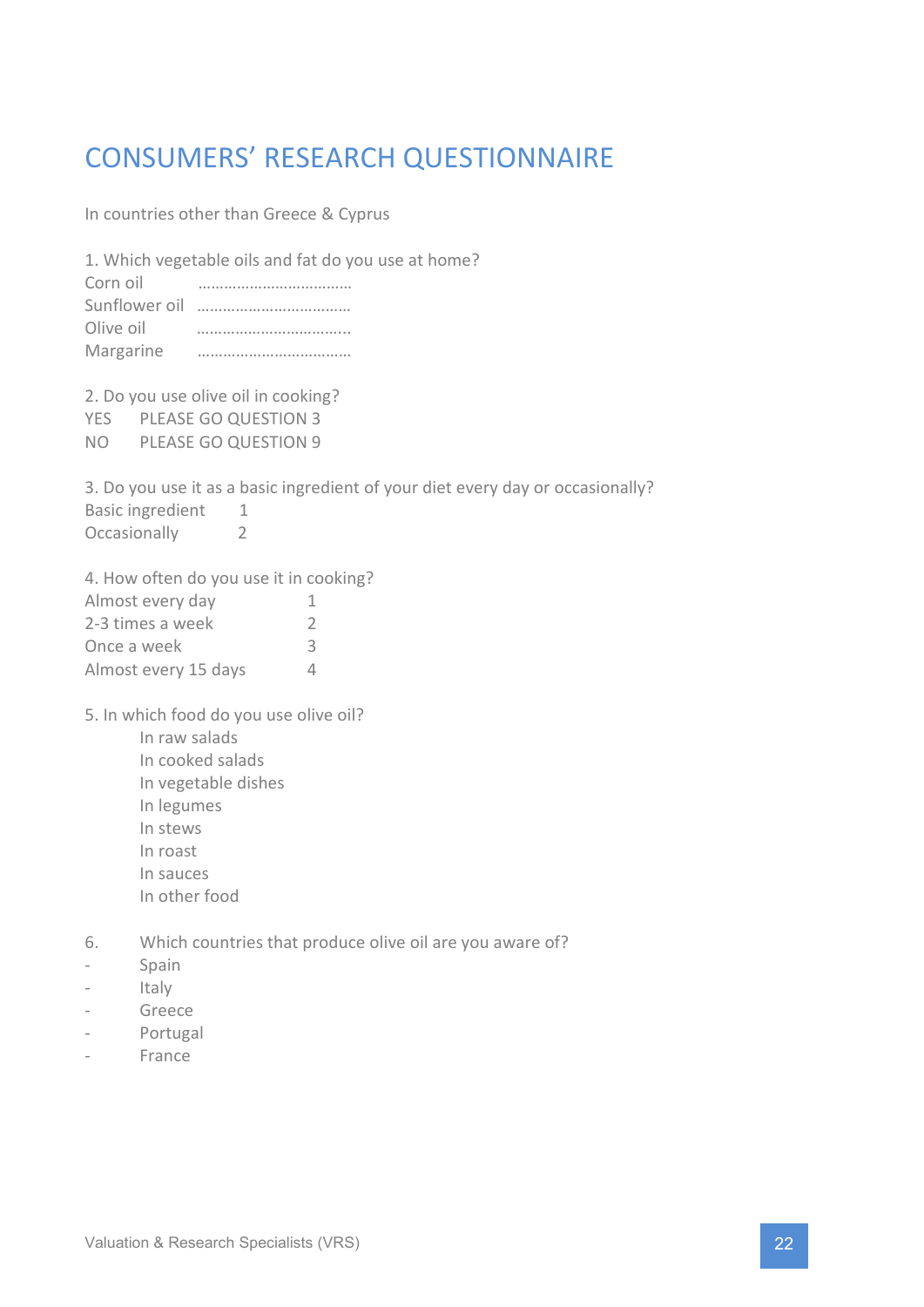### CONSUMERS' RESEARCH QUESTIONNAIRE (continued)

- 7. Which country does the olive oil you use come from?
- Spain
- Italy
- Greece
- **Portugal**
- **France**

#### 8. Which benefits of olive oil are you aware of?

- Delicious / better taste Healthier Nutritious Pure, no preservatives Better for the heart Non fattening Other reasons
- 9. What are the reasons why you have chosen not to use olive oil?
	- Difficult to find Heavy taste Other members in my family do not like it Expensive product Other reasons

10. Have you watched any advertising campaigns or read any statements for olive oil recently? If yes, where?

 On TV On the radio In magazines / newspapers In special issues (e.g. medical) In stores where olive oil is sold / supermarkets From doctors From other people

#### 11. What is your feeling towards the campaigns you have watched or read about?

| Positive |  |
|----------|--|
| Neutral  |  |
| Negative |  |

Thank you very much!